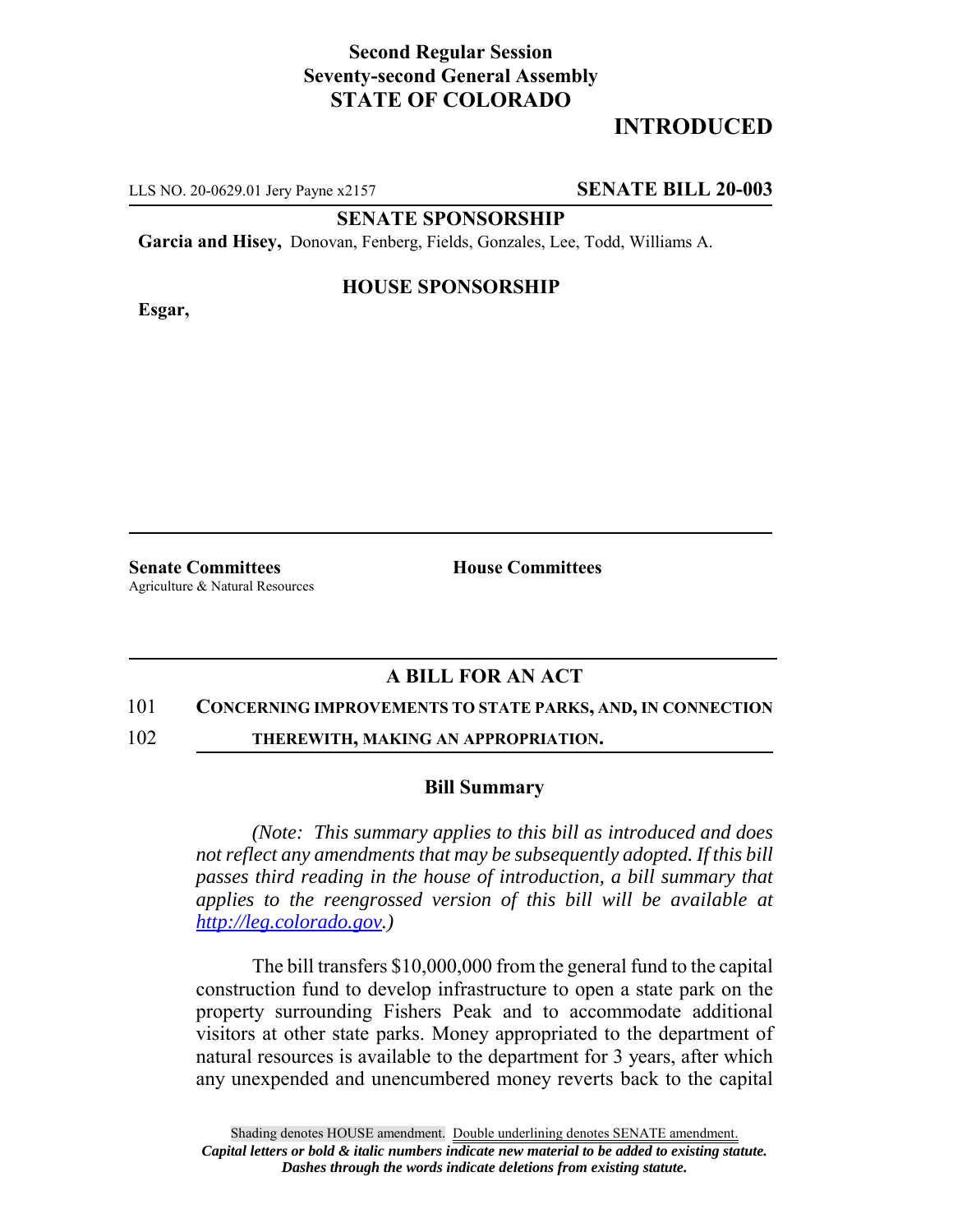construction fund.

 *Be it enacted by the General Assembly of the State of Colorado:* **SECTION 1. Short title.** The short title of this act is the "I Love Colorado State Parks Act". **SECTION 2. Legislative declaration.** (1) The general assembly hereby finds, determines, and declares that: (a) Colorado is legendary for its outdoor recreation opportunities, and state parks provide an important gateway for Colorado citizens and visitors to experience the outdoors in a safe, family-friendly environment; (b) The state's population is rapidly growing, and ninety percent of Coloradans participate in outdoor recreation activities. Overall, outdoor recreation contributes sixty-two billion dollars to Colorado's economy, and the industry pays twenty-one billion dollars annually in wages and salaries. (c) Colorado's state park system accommodates more than fifteen million visitor days each year and contributes one billion two hundred million dollars annually to the state's economy. Visitation at state parks has grown steadily over the last five years, with a net increase of more than two million two hundred thousand visitor days from fiscal year 2014-15 through fiscal year 2018-19, and maintenance and capacity improvements have not kept up with this significant growth in demand. (d) To address these visitation challenges, Senate Bill 18-143, the "Hunting, Fishing, and Parks for Future Generations Act" enacted in 2018, set a goal for Colorado Parks and Wildlife to identify and plan the development of a new state park. Colorado has not opened a new state park since Staunton State Park in 2013, and the state park system has lost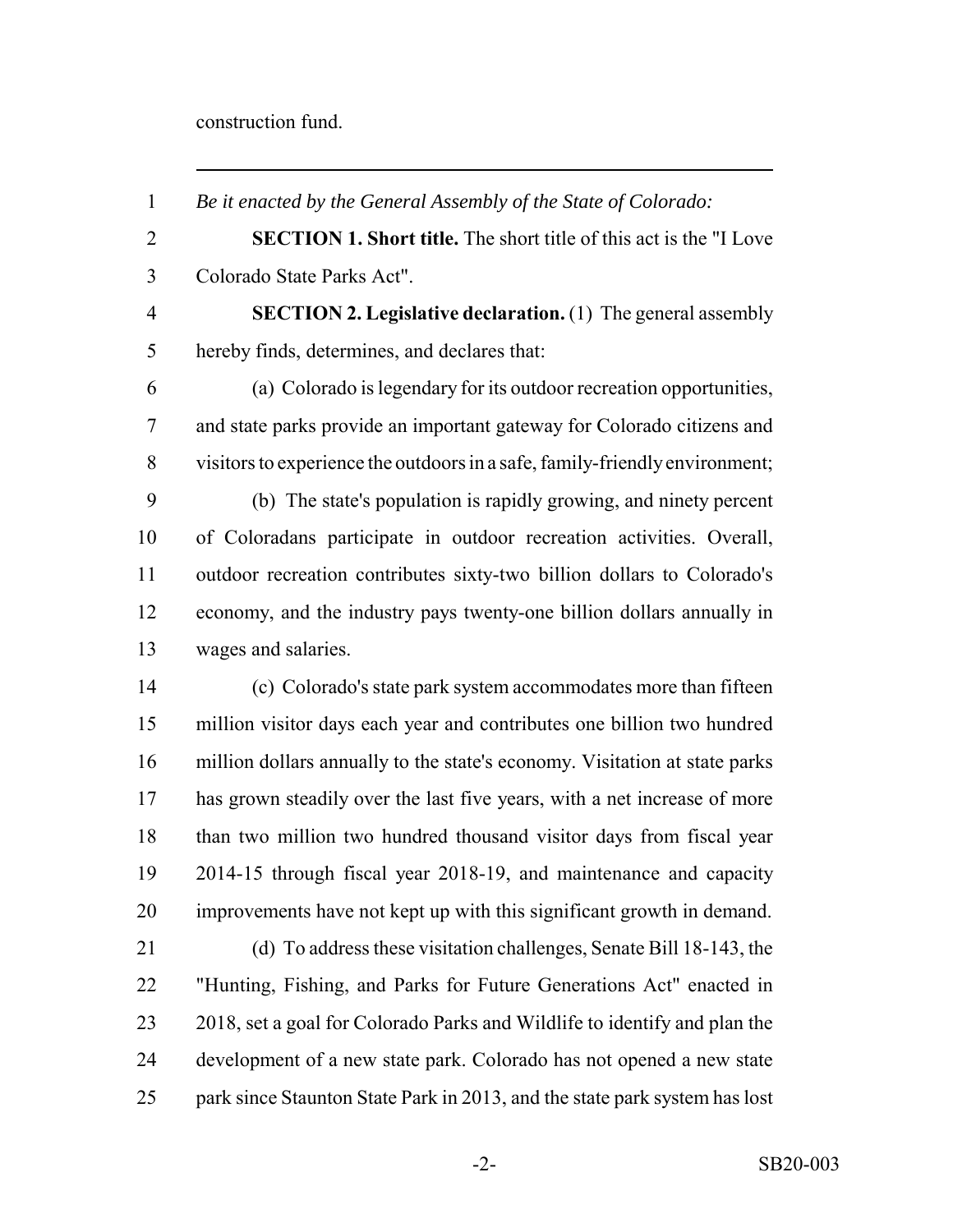acreage in the past decade.

 (e) The Fishers Peak property in Las Animas county was identified as Colorado's next state park through a partnership between the city of Trinidad, Great Outdoors Colorado, The Nature Conservancy, The Trust for Public Land, and Colorado parks and wildlife. The property provides an iconic backdrop to the city of Trinidad and presents a rare opportunity to benefit the local economy, achieve landscape-level conservation, and provide recreational access to more than thirty square miles of public land.

 (f) In addition to developing new state parks, Colorado parks and wildlife must prevent Colorado's existing forty-one state parks from being "loved to death" by investing in infrastructure and maintenance to improve the visitor experience and increase capacity.

 **SECTION 3.** In Colorado Revised Statutes, 24-75-302, **amend** 15 (2)(hh) and (2)(ii); and **add** (2)(ii) as follows:

 **24-75-302. Capital construction fund - capital assessment fees - calculation - information technology capital account.** (2) The controller shall transfer a sum as specified in this subsection (2) from the general fund to the capital construction fund as money becomes available in the general fund during the fiscal year beginning on July 1 of the fiscal year in which the transfer is made. Transfers between funds pursuant to this subsection (2) are not appropriations subject to the limitations of 23 section 24-75-201.1. The amounts transferred pursuant to this subsection (2) are as follows:

 (hh) For the 2019-20 fiscal year, one hundred seventy-eight thousand four hundred seventy-one dollars pursuant to H.B. 19-1250, 27 enacted in 2019;  $\frac{1}{\text{and}}$